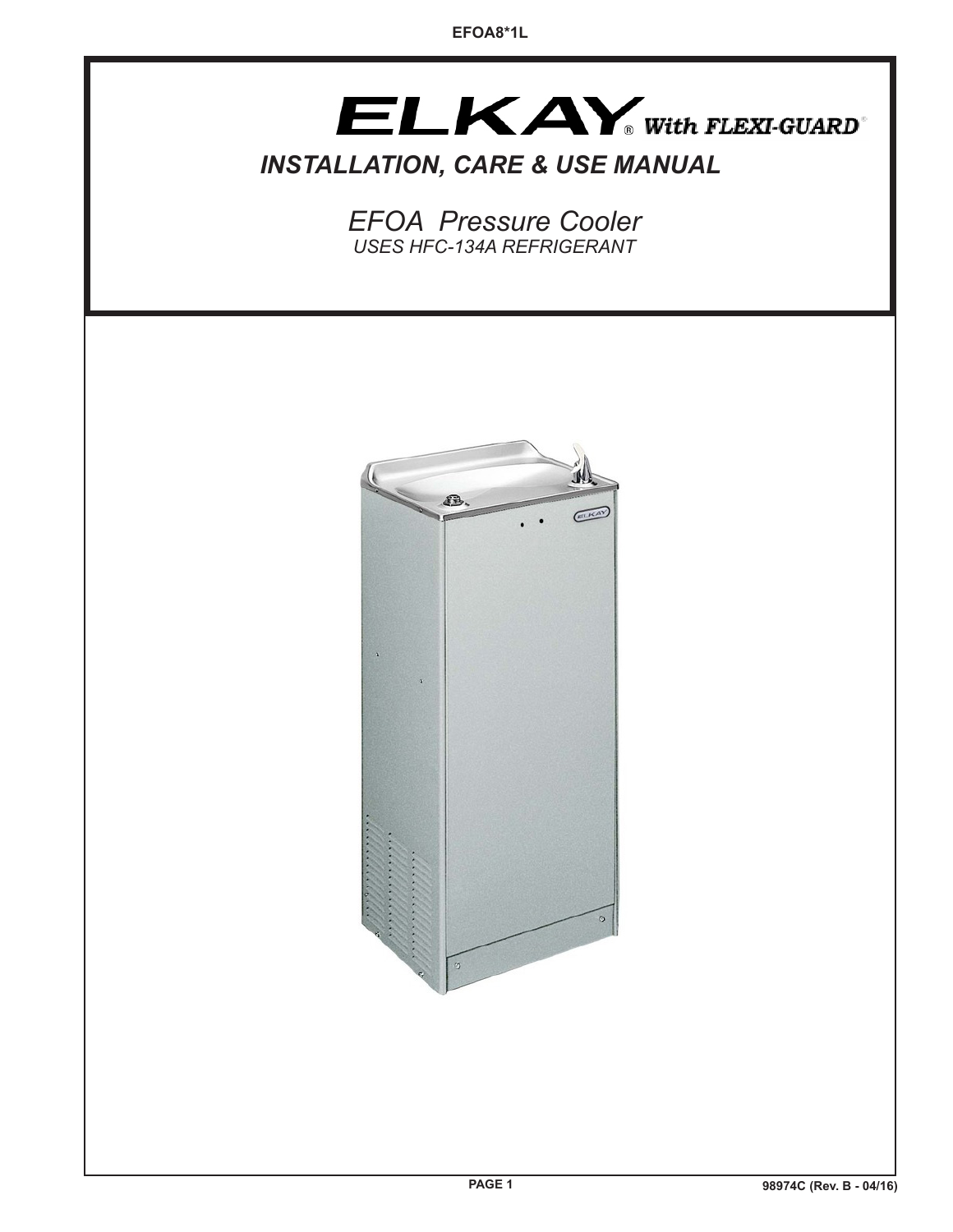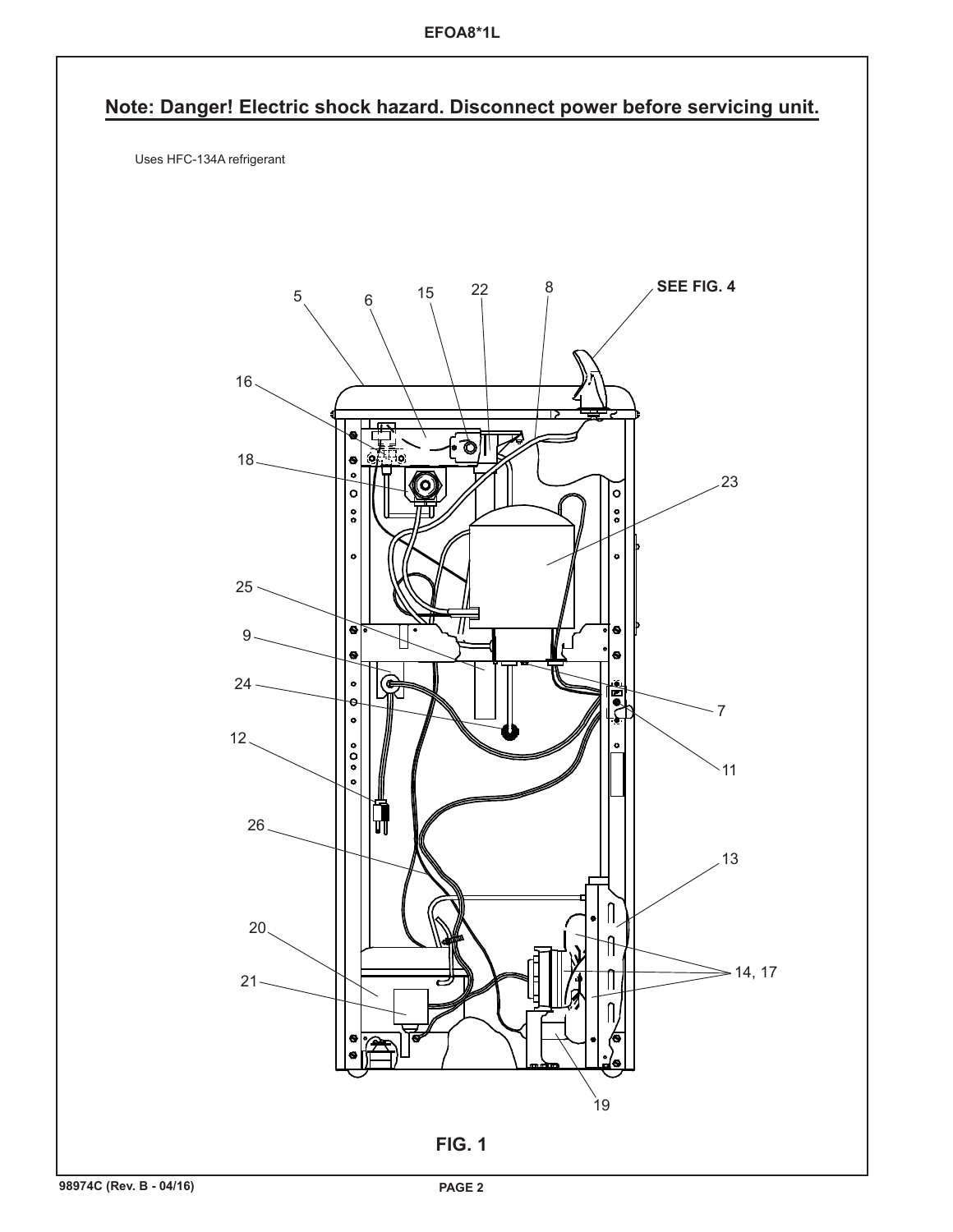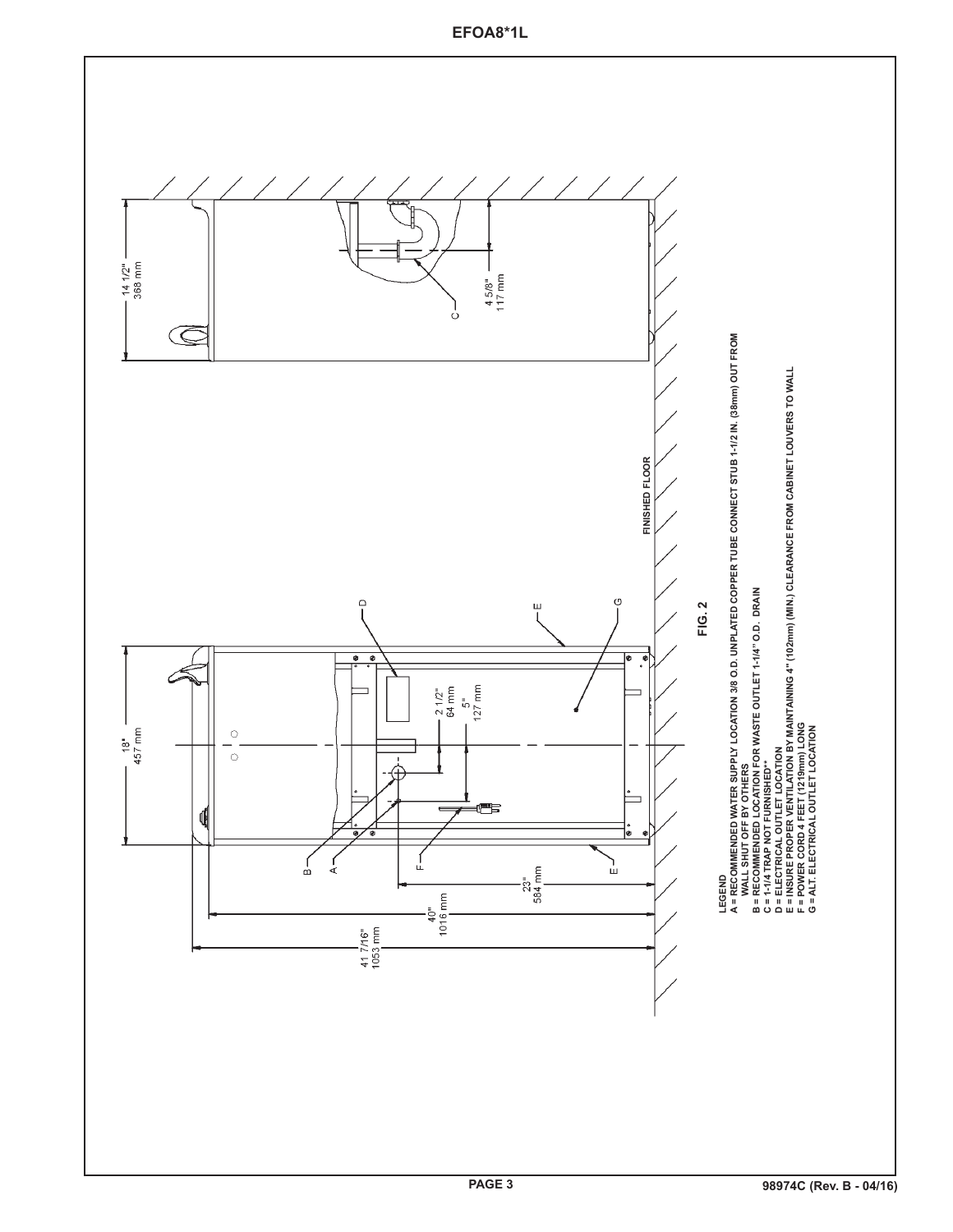## **EFOA8\*1L**

- **SENSOR RANGE ADJUSTMENT**: The electronic sensor used in this cooler is factory pre-set for a "visual" range of 36 inches (914 mm). If actual range varies greatly from this or a different setting is desired, follow the range adjustment procedure below:
- A. Remove front panel of cooler.
- B. Using a small tip screwdriver, rotate range adjustment screw clockwise to increase range and counterclockwise to decrease range (See Fig. 3).
- **CAUTION**: Complete range of sensor (24-46 inches( 610-1168mm) is only one turn of the adjusting screw.
- C. Replace front panel.

**SENSOR CONTROL:** If sensor fails to operate valve mechanism or operates erratically, check the following.

- A. Ensure there are no obstructions within a 40 inch (1016mm) radius in front of cooler.
- B. Check wire connections at the solenoid valve and sensor. **CAUTION**: Make sure unit is unplugged before checking any wiring.
- C. Ensure proper operation of solenoid valve. If there is an audible clicking sound yet no water flows, look for an obstruction in the valve itself or elsewhere in the water supply line.